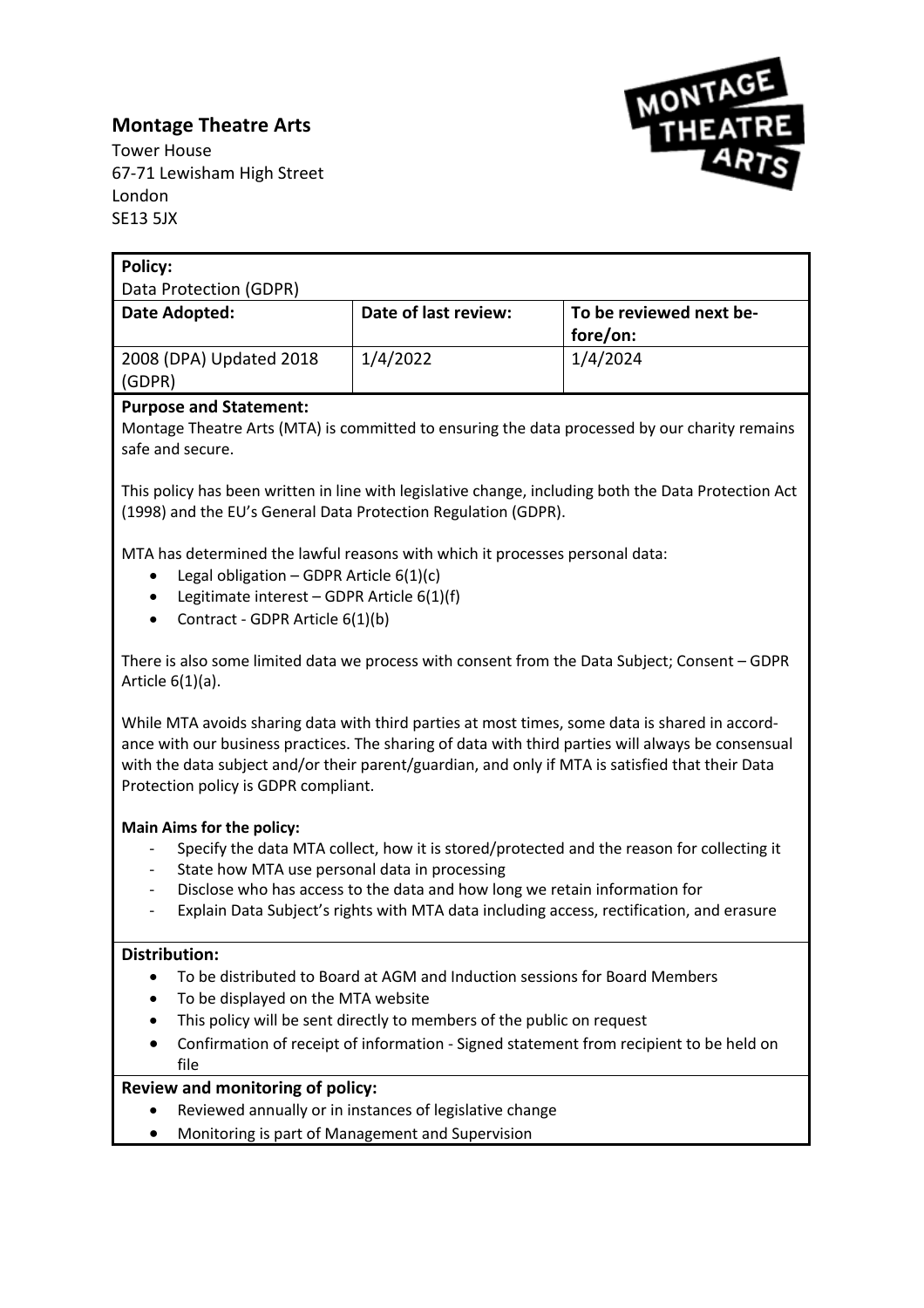# **The following policy is based on the below principles:**

The GDPR includes the following rights for individuals:

- the right to be informed
- the right of access
- the right to rectification
- the right to erasure
- the right to restrict processing
- the right to data portability
- the right to object
- the right not to be subject to automated decision-making including profiling

# **General Principles**

MTA is committed to providing fair and understandable privacy policies in relation to personal data.

MTA will, always, keep data in secure locations (including, but not limited to, encrypted and access restricted files) and not retain data unnecessarily or past the retention length as set out in this policy.

In the rare instance a data processor that is not an MTA employee is used, such as a third party, the data subject will either be asked for consent pre to supplying the data or be notified and have the right to object to processing.

#### **Participants and Customers**

#### **How MTA collect personal data:**

MTA customers and participants supply their personal data when signing up for classes through our registration form either via the website, or via paper form.

This is either completed by a parent/guardian or the child themselves if they deemed able to do so.

Personal data may also come to us unsolicited via enquiries through our website and to our generic email account.

#### **Why MTA collect personal data:**

To attend any of MTA's activities participants/parents/guardians must agree to some processing of their personal data. This is due to Legitimate Interests – GDPR Article 6(1)(f), Legal Obligation GDPR Article 6(1)(c), Contract - Article 6(1)(b) and/or Consent - Article 6(1)(a).

Should MTA be unable to process participant's data, we would be contravening both our Health & Safety and Child Safeguarding policies. We would also be ignoring best practice regarding working with children/vulnerable adults.

Our participants must remain safe at all times, therefore information about participants must be collected in order to create registers and accurate student records. This information is also used to provide students with appropriate classes, including dividing students into age groups.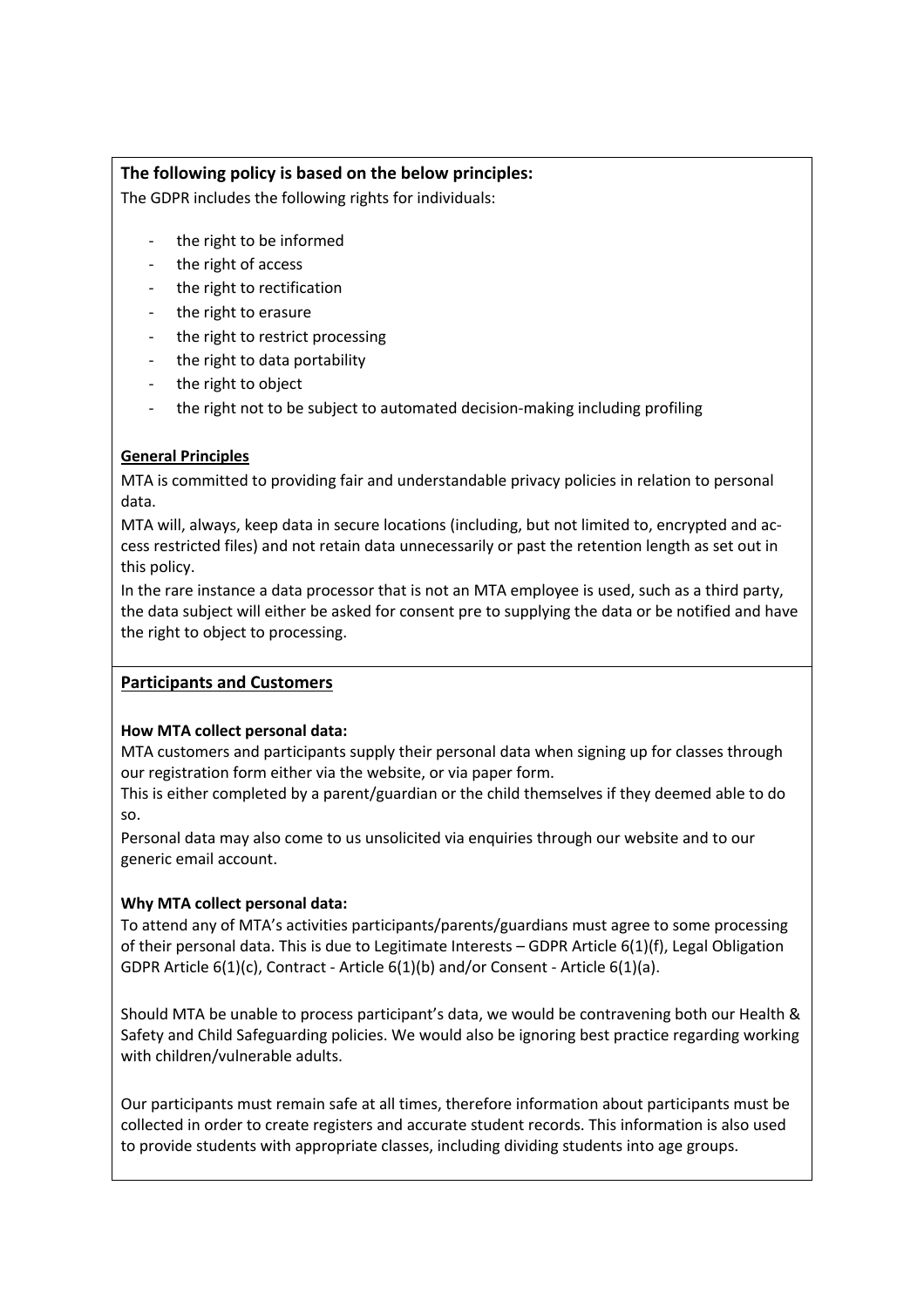Special category data is only collected with the consent of the data subject. Special category data MTA collects includes but is not limited to: Medical/Disability information, Income information, Ethnicity, Gender, and Sexuality.

As physical activity providers it is essential that this consent is given should a participant have any medical/disability needs. This allows us to incorporate participants safely into classes. It is also used in assessing if we can incorporate participants safely into classes.

Income information is only collected in instances where a participant applies to attend our classes at a concessionary price, or on a bursary. This financial support is means tested, and therefore is subject to documented proof. Proofs of entitlement to concession are shredded after the entitlement has been noted.

Ethnicity and other sensitive data is to provide information to funding bodies for statistical purposes. This data is always provided to third parties as quantified data (i.e. cumulative numerical data only with no identifying information relating to any data subject).

#### **What data we collect:**

Personal data and some special category is collected.

It is essential to our primary function (providing classes to participants) that we are provided, and allowed to process and store the following:

#### **Participant Personal Data:**

- Full Name GDPR Article 6(1)(f)
- Date of Birth GDPR Article 6(1)(f)
- Home Address GDPR Article 6(1)(f)
- Sex GDPR Article 6(1)(f)
- Permission to go home alone GDPR Article 6(1)(f)
- School/Educational Institution GDPR Article 6(1)(f)
- Exam results (vocational exams taken through MTA only) GDPR Article 6(1)(f)
- Classes attended/Price paid GDPR Article 6(1)(f)

#### **Participant Special Category Data:**

- Medical Information/History GDPR Article 9 (a)
- Disability Information GDPR Article 9 (a)
- Ethnicity GDPR Article 9 (a & j) further explicate consent sought
- Gender/Sex GDPR Article 9 (a & j) further explicate consent sought
- Sexuality GDPR Article 9 (a & j) further explicate consent sought

#### **Parent/Guardian Personal Data:**

- Name GDPR Article 6(1)(f)
- Address GDPR Article 6(1)(f)
- Email Address GDPR Article 6(1)(f)
- Mobile Telephone Number GDPR Article 6(1)(f)
- Work/Home Number GDPR Article 6(1)(f)
- Emergency Contact Number GDPR Article 6(1)(f)

#### **Parent/Guardian Special Category Data:**

- Concession Type further explicate consent sought
- Documented proof of financial need further explicate consent sought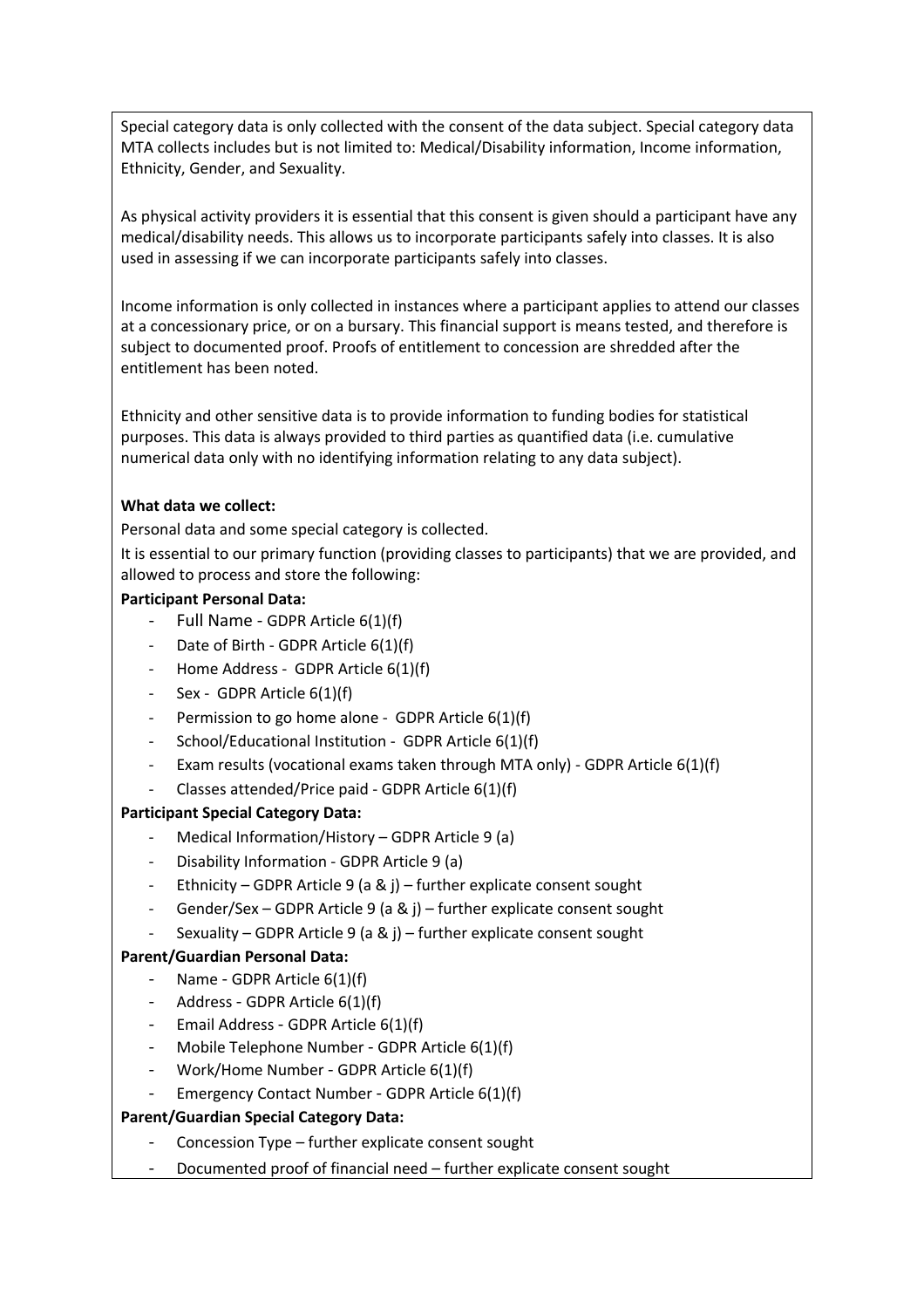Bank Details – further explicate consent sought in the instance of refunds etc.

### **How data collected is sent internally:**

MTA transports data with all due diligence.

Enrolment forms are sent to MTA through an encrypted email server directly from our website which has controlled access. Received enrolment forms are stored on an encrypted email server for no more than 6 months. Received paper enrolment forms are destroyed after no more than 4 weeks.

# **Storage/Retention of data:**

Data received through enrolment forms is uploaded manually into our database software. Our database is stored both in encrypted files on office-based hardware and backed up regularly in our encrypted cloud-based server. Access to these files is restricted through password protection and only available to authorised staff members.

Registers and emergency contact lists created from student data are stored in encrypted files on office-based hardware and backed up regularly in our encrypted cloud-based server. Access to these files is restricted through password protection and only available to authorised staff members.

Hard copies of registers and emergency contacts are carried by authorised staff members. They are locked away while not in use. When they are no longer in use or out-dated, they are destroyed thoroughly.

Waiting lists are stored on an encrypted cloud-based server.

Our standard retention policy (without the data subject's right to access, rectification and erasure etc.) is THREE YEARS post final attendance.

Exceptions to our retention policy:

- Financial records are kept for 6 years due to legal obligation
- First Aid records are kept for 21 years due to legal obligation
- Photo consent may be kept indefinitely
- Child Safeguarding records are kept indefinitely on a case-by-case basis, the minimum these will stored for is 6 years due to legal obligation
- Bank details are deleted after the action concerning them is complete
- Unsolicited enquiries that do not turn into bookings with current classes are deleted after they have been dealt with

# **Third Parties/Data Processors:**

MTA does not actively share data with third parties, however there are certain instances where sharing information is crucial to our business processes.

Freelance Teachers:

As many of MTA teachers are freelance staff, we have confidentiality and data processor agreements in place. Teachers will never be provided with personal details aside from participant's first names and any medical information that is pertinent to the running of a class (subject to consent from the data subject)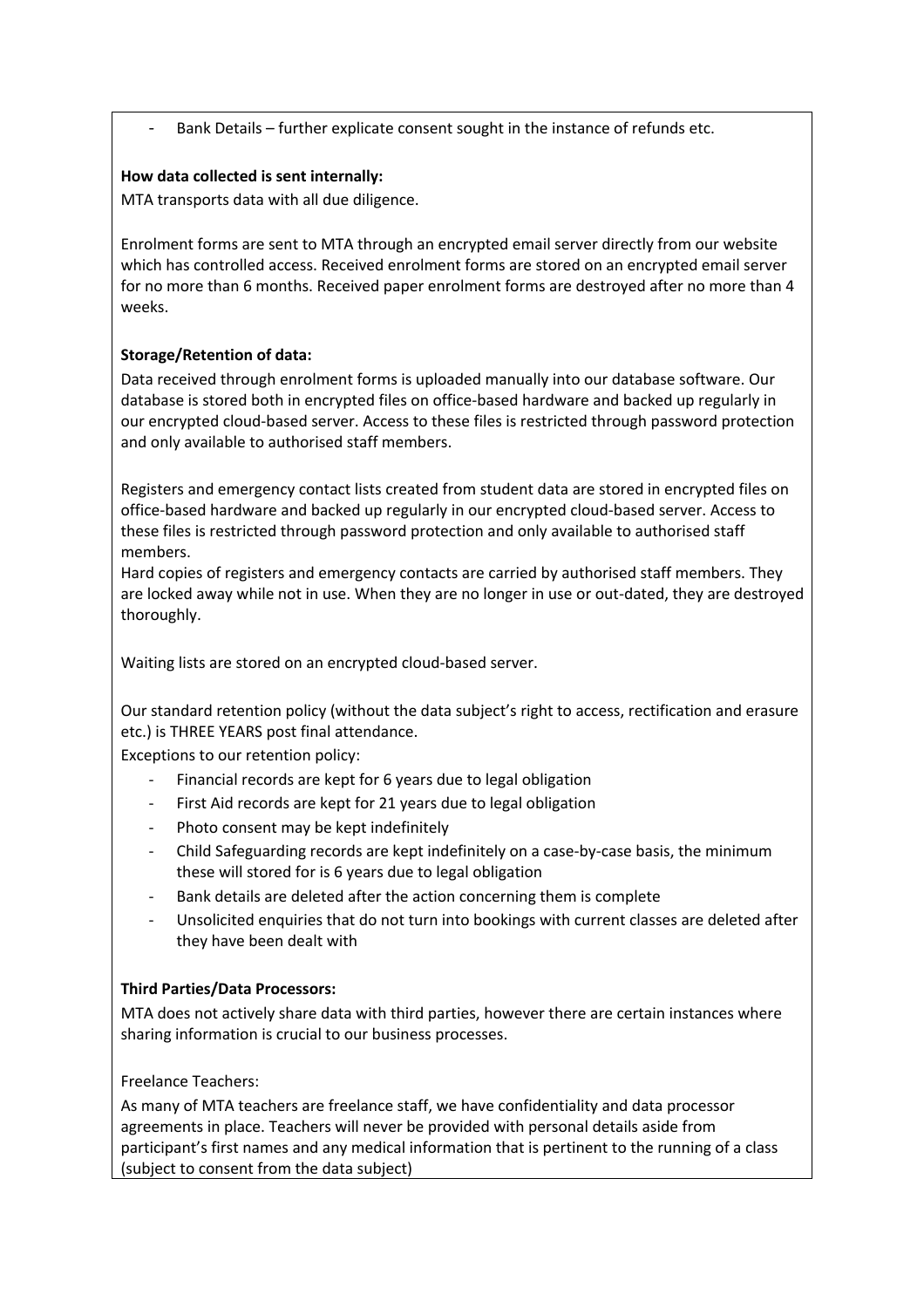#### MailChimp:

MTA uses a USA based company 'MailChimp' to provide newsletters and marketing via email. This is an optional process, which people consent to during enrolment or sign-up directly through our website. Data Subjects can opt-out and erase/rectify their record stored with MailChimp at any time.

MTA is satisfied that their GDPR regulations are thorough, and the information stored in MailChimp (email addresses) is secure. We have a processor contract in place, and copies are available upon request.

# PayPal:

MTA uses PayPal to process orders through our website.

By purchasing through PayPal you must agree to their own (GDPR Compliant) policies. MTA is satisfied that their GDPR regulations are thorough, and the information stored in PayPal is secure. We have a processor agreement in place, and copies are available upon request.

# Child Performance Licensing:

In order to process child performance licences, MTA are legally required to provide some personal data to local councils (including but not limited to: full name, date of birth and school details). This is an optional consent, which will be sought at the time of sending participation consent forms. MTA is satisfied that their GDPR process are thorough and any data will be stored in a secure environment, and not unnecessarily retained. For more information: https://www.lewisham.gov.uk/mayorandcouncil/aboutthecouncil/access-toinformation/Pages/Data-Protection-Act.aspx

# Child Safeguarding Concerns:

In the unlikely event MTA has a safeguarding concern in relation to one of our participants, MTA are legally required to provide data to the safeguarding board at the local council.

MTA is satisfied that their GDPR process are thorough and any data will be stored in a secure environment, and not unnecessarily retained.

#### Event Programmes:

MTA may occasionally produce programmes for events. These will only ever contain the first name and first initial of a child's last name (unless otherwise consented to). The name of a child's class may also be included. Participants/their Parent and/or Guardians may choose if they want to be included in the programme when they agree to participate at an event.

#### Examination Entry:

To enter examinations, MTA must provide some personal data to examination boards (currently MTA work with: LAMDA, RAD and ABRSM). This sharing of data is to be consented to by the data subject and/or parent/guardian upon being entered for the exam.

#### Schools:

MTA must sometimes share personal data with schools (names, DOB and payment information) when taking part in an internal class in order for them to check persons attending. This also helps the schoolwork out MTA's payment in terms of renting space.

MTA is satisfied that their GDPR process are thorough, and any data will be stored in a secure environment, and not unnecessarily retained.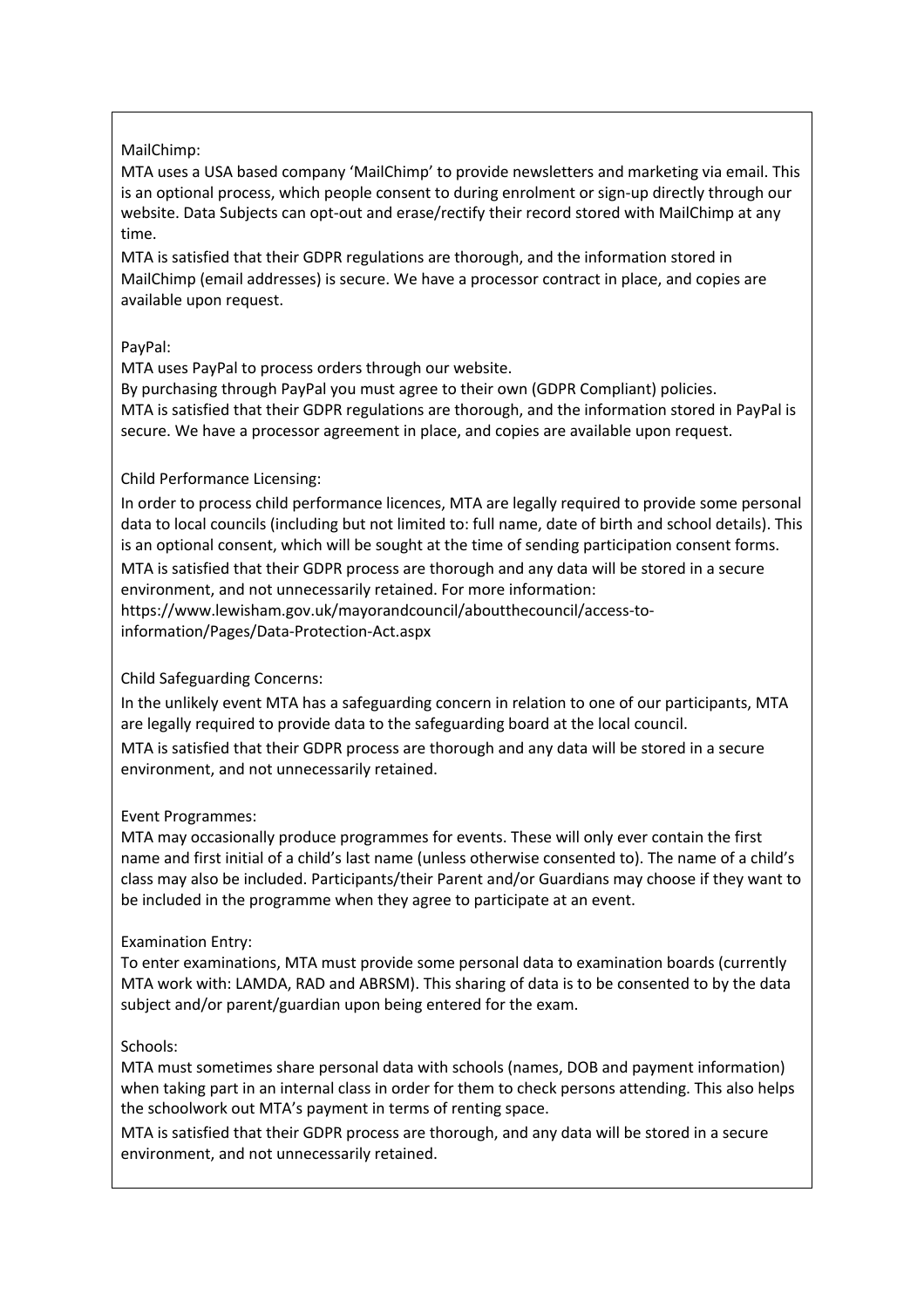Independent Examiner:

It is MTA's legal obligation to have an independent examination with regards to its financial processes at the end of every financial year. This includes access to our income relating to classes and services. Any data shared will be purged of as much identifying data as possible. MTA is satisfied that their GDPR process are thorough and any data will be stored in a secure environment, and not unnecessarily retained. MTA has a copy of the privacy agreement on file.

#### **Rights of the data subject and MTA compliance with responses:**

Any data subject with personal data stored within MTA is entitled to the rights of:

- **Access** 

You may contact MTA at any time to access all data held relating to you and/or your child(ren). MTA will ensure that we respond to a subject access request without undue delay and within one month of receipt. If the information request will also include data regarding others, MTA has the right to refuse the request or take steps in order to obtain consent from other involved parties.

The right of access does not apply to MTA's legal obligations such as Child Safeguarding records.

# - **Rectification**

You may contact MTA at any time in order to rectify data held relating to you and/or your child(ren). MTA will ensure that we respond to a rectification request without undue delay and within one month of receipt.

The right to rectification does not apply to MTA's legal obligations such as payment record information.

- **Erasure**

You may contact MTA at any time in order to erase data held relating to you and/or your child(ren). MTA will ensure that we respond to an erasure request without undue delay and within one month of receipt.

The right to erasure does not apply to MTA's legal obligations such as First Aid records.

#### - **Restrict Processing**

You may contact MTA at any time in order to restrict the data we process relating to you and/or your child(ren). MTA will ensure that we respond to a request to restrict processing without undue delay and within one month of receipt.

However, due to our legitimate interest in most of the data collected- we may have to revoke your membership with MTA until the restriction is lifted. This is due to Health and Safety and Child Safeguarding.

#### - **Data Portability**

You may contact MTA at any time in order to obtain the data we process relating to you and/or your child(ren) and reuse it across different services. MTA will ensure that we respond to a request to restrict processing without undue delay and within one month of receipt.

Please note, this does not apply to MTA's legal obligations.

#### - **Objection**

You may contact MTA at any time in order to object to the processing of data relating to you and/or your child(ren). MTA will ensure that we respond to a request to restrict processing without undue delay and within one month of receipt.

However, due to our legitimate interest in most of the data collected- we may have to revoke your membership with MTA until the restriction is lifted. This is due to Health and Safety and Child Safeguarding.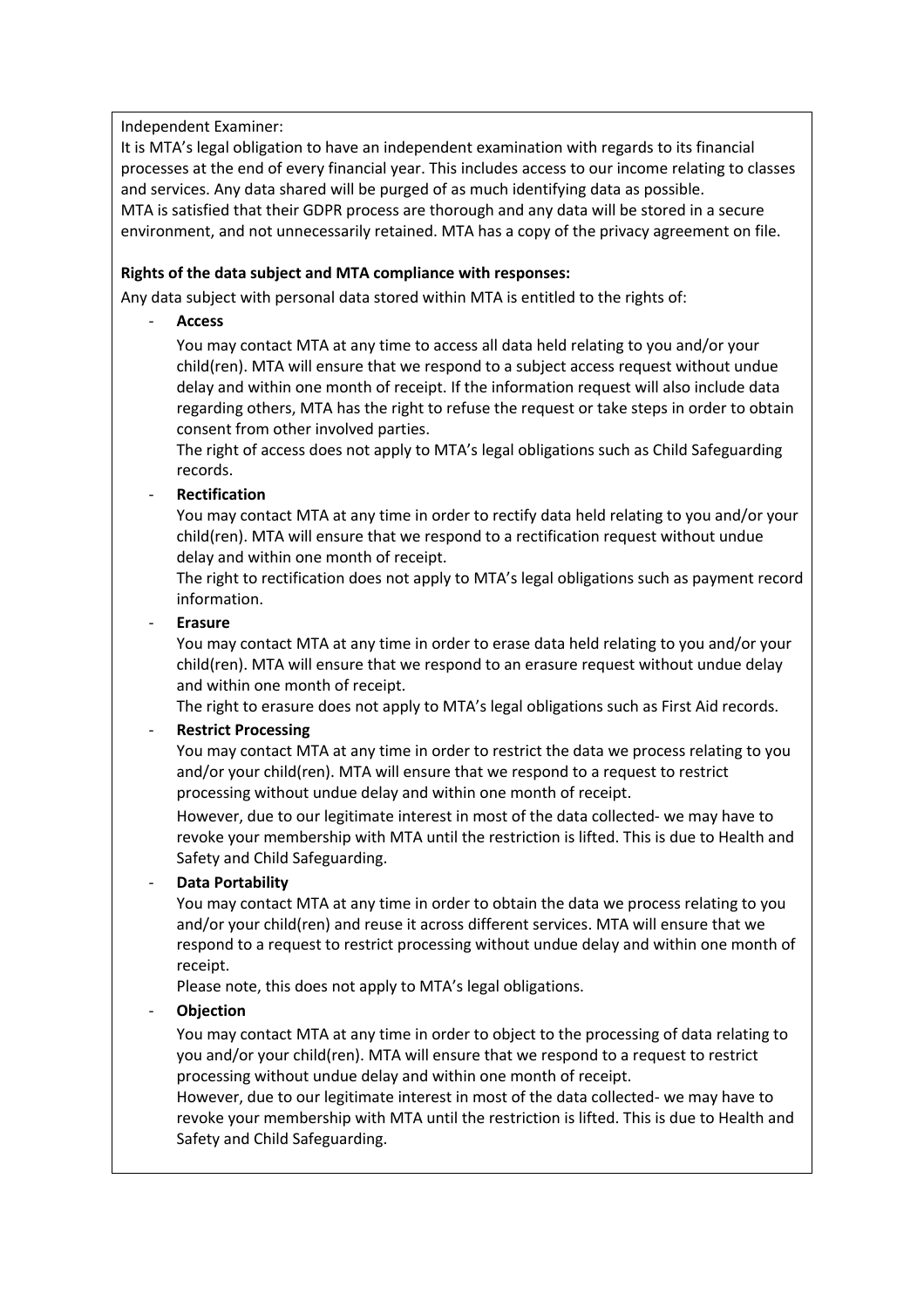- **Rights related to automated decision-making including profiling**

You may contact MTA at any time to object to profiling relating to you and/or your child(ren). MTA will ensure that we respond to a request to restrict processing without undue delay and within one month of receipt.

However, due to our legitimate interest in most of the data collected- we may have to revoke your membership with MTA until the profiling restriction is lifted. This is due to Health and Safety and Child Safeguarding.

MTA has a lawful reason for profiling; Legitimate Interests and consent. None of MTA's decision making is automated. Profiling is only used in circumstances where a participant may have certain health/disability needs which may prevent them from taking part in classes (as it would be unsafe to do so).

All verbal requests are noted, and then contacted again either via phone or email to verify the request. Verbal requests will be responded to in the time frames mentioned above.

# **Photos/Videos of Participants**

MTA often use footage/photos used from shows, performances, and classes for marketing purposes both in print media and the website. Participants/their Parent and/or Guardians may choose if they do not wish themselves/their child to be depicted.

Some attendees at events may film/take photos for their own personal use (e.g. parents of other participants). Participants/their Parent and/or Guardians may choose if they do not wish themselves/their child to be depicted.

Social Media:

MTA regularly share photos/videos of students in workshops, events and performances through social media platforms including Instagram, Facebook, Twitter, Email. These will never be shared with any identifying information (age, location etc.). There may be times where we will share first names, but only with the explicit consent of the parents.

# **Staff (Employees/Freelance), Trustees, Volunteers and Potential Staff/Trustees and/or Volunteers**

For the purposes of this policy, the persons above will be referred to as 'staff'.

#### **How MTA collect personal data:**

MTA staff supply their personal data when applying for roles within the company.

This is either completed through an application form or submission of a CV.

Further information is collected when applicants are considered successful. Unsolicited data may come to MTA in the form of applicants emailing regarding work/volunteer opportunities.

#### **Why MTA collect personal data:**

It is MTA's legal obligation to collect staff's personal data in relation to their employment. This is due to Legal Obligation GDPR Article 6(1)(c) and/or Contract - Article 6(1)(b)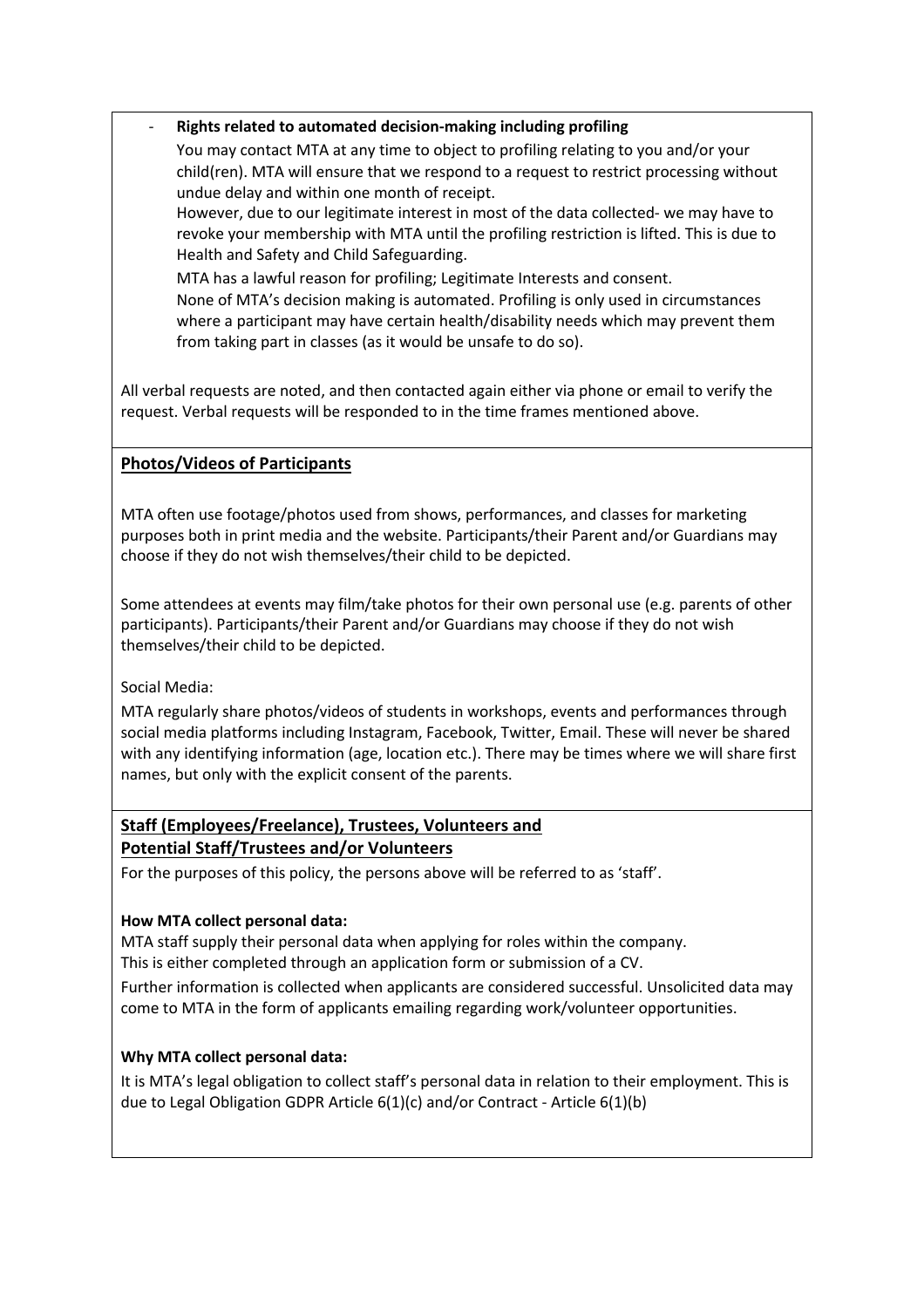Should MTA be unable to process staff's data, we would be contravening UK Employment law, our own employment contracts (both PAYE and Freelance) and our own Health & Safety and Child Safeguarding policies.

Special category data is only collected with the consent of the data subject. Special category data MTA collects includes but is not limited to: Medical/Disability information, Ethnicity, Gender and Sexuality. MTA's lawful purpose for collecting this data is both Article 6(1)(b) – contract and Article 9(2)(b) – employment. This also ensures we are confirming to our Equal Opportunities policy. Any data is always recorded as quantified data (i.e. cumulative numerical data only with no identifying information relating to any data subject).

MTA is also entitled to obtain and process data in relation to criminal convictions and DBS checks. Most posts within MTA are exempt from the Rehabilitation of offenders act (1974) by the 1975 and 2001 Exceptions Amendment, as they involve working with vulnerable and/or young people. This is further supported by article 10 of GDPR.

#### **What data we collect:**

Personal data and some special category is collected.

It is essential to our business that we are provided, and allowed to process and store the following:

#### **Staff Personal Data:**

- Full Name Legal obligation GDPR Article  $6(1)(c)$  Legal Obligation
- Date of Birth GDPR Article 6(1)(c) Legal Obligation
- Contact Details GDPR Article 6(1)(c) Legal Obligation
- Pension Information GDPR Article 6(1)(c) Legal Obligation
- NI number GDPR Article 6(1)(c) Legal Obligation
- UTR number GDPR Article 6(1)(c) Legal Obligation
- Right to work in the UK GDPR Article 6(1)(c) Legal Obligation
- References GDPR Article 6(1)(c) Legal Obligation
- Bank Details Article 6(1)(b) Contract
- Tax details GDPR Article 6(1)(c) Legal Obligation
- Qualifications Article 6(1)(b) Contract
- Pay Details GDPR Article 6(1)(c) Legal Obligation
- Performance Details Article 6(1)(b) Contract
- Annual Leave Details Article 6(1)(b) Contract
- Sick/Compassionate/Maternity/Paternity Leave Details Article 6(1)(b) Contract
- Safeguarding Concerns GDPR Article 6(1)(c) Legal Obligation
- Emergency Contact GDPR Article 6(1)(b) Contract

#### **Staff Special Category Data:**

- Criminal Record/DBS Checks GDPR Article 6(1)(c) Legal Obligation & GDPR Article 10
- Medical/Disability Article 6(2)(b) Contract & Article 9(2)(b)
- Ethnicity Further explicit consent sought- Article 9(2)(a & b)
- Sexuality Further explicit consent sought Article 9(2)(a & b)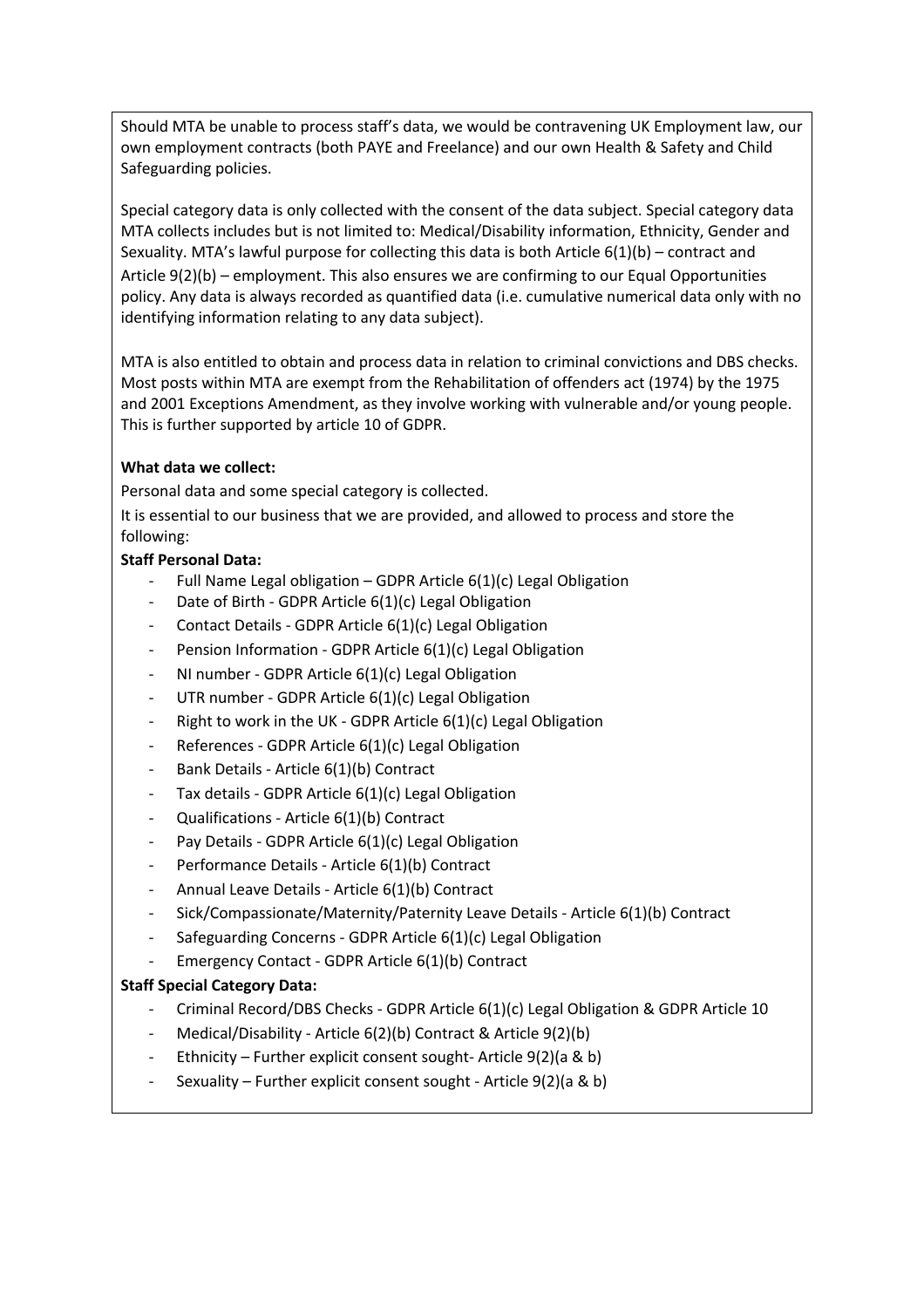#### **How data is sent internally:**

Any transfer of data regarding staff is conducted through encrypted emails and/or stored in our encrypted cloud-based server.

Any unsolicited information is received to an encrypted email server.

#### **Storage/Retention of data:**

All Staff personal data is stored on encrypted files in our cloud-based server. It is also stored on encrypted hardware within the office. Any hard copies are stored in a locked cabinet. All of these files have restricted access to authorised staff only.

Most staff data is retained for 6 YEARS (post-employment).

Exceptions to our retention policy:

- Pension details are stored for 75 years (post-employment) due to legal obligation
- Child Safeguarding records are kept indefinitely on a case-by-case basis, the minimum these will stored for is 6 years due to legal obligation
- First Aid records are kept for a minimum of 21 years due to legal obligation

Unsuccessful applicant data is stored 6-months post campaign, this includes unsolicited data from potential applicants.

#### **Third Parties/Data Processors:**

MTA does not actively share data with third parties, however there are certain instances where sharing information is crucial to our business processes.

#### Co-Operative Bank:

In order to process payments by BACs, staff's bank details and names must be added to our online banking system. MTA is satisfied that their GDPR process are thorough and any data will be stored in a secure environment, and not unnecessarily retained.

#### HMRC:

In order to fulfil our legal obligations to HMRC, MTA must supply PAYE staff's personal data each month and at the end of every financial year. MTA is satisfied that their GDPR process are thorough and any data will be stored in a secure environment, and not unnecessarily retained.

#### People's Pension:

In order to fulfil our legal obligation with the Pensions Regulator, MTA chose the People's Pension as our pension provider. MTA must supply PAYE staff's personal data each month and at the end of every financial year. MTA is satisfied that their GDPR process are thorough and any data will be stored in a secure environment, and not unnecessarily retained.

#### QuickBooks:

QuickBooks is MTA's finance software. In order to process PAYE staff members monthly pay, MTA processes some of their personal data monthly and stores it there. MTA is satisfied that their GDPR process are thorough and any data will be stored in a secure environment, and not unnecessarily retained.

#### References:

In order to supply references for staff members, some personal data must be divulged. This will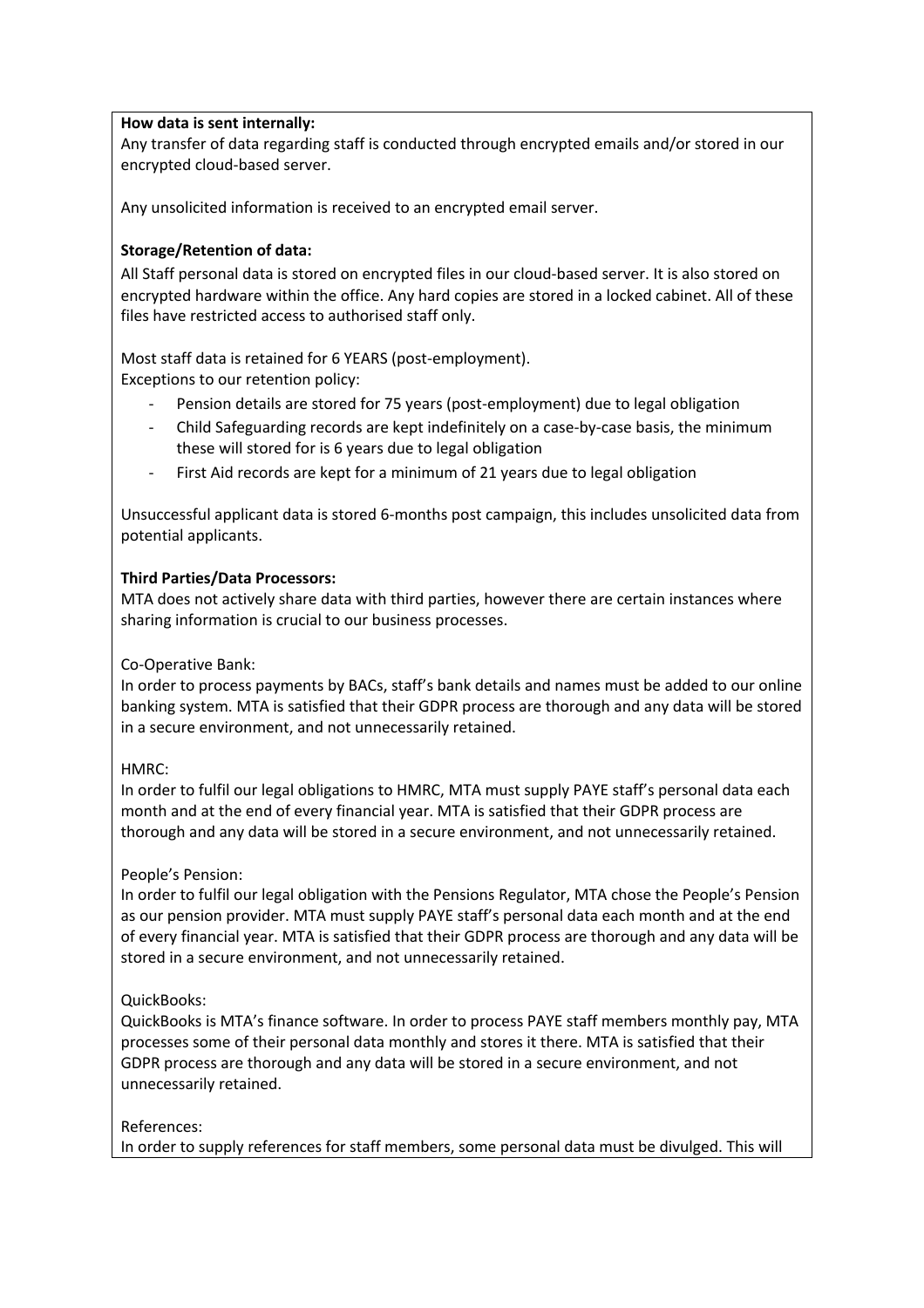only be done with the data subject's consent, as MTA may not be fully aware of the recipients GDPR policies.

Child Performance Licensing:

In order to process child performance licences, MTA are legally required to provide some staff's personal data to local councils (including but not limited to: full name and DBS details). MTA is satisfied that their GDPR process are thorough and any data will be stored in a secure environment, and not unnecessarily retained. For more information: https://www.lewisham.gov.uk/mayorandcouncil/aboutthecouncil/access-toinformation/Pages/Data-Protection-Act.aspx

Child Safeguarding Concerns:

In the unlikely event MTA has a safeguarding concern in relation to one of participants and/or staff members, MTA are legally required to provide data to the safeguarding board at the local council and the Disclosure and Barring service.

MTA is satisfied that their GDPR process are thorough and any data will be stored in a secure environment, and not unnecessarily retained.

Website Biography:

MTA's website includes staff biographies, these are available for public viewing. Consent it sought before any/all staff profiles are added to the website.

Independent Examiner:

It is MTA's Legal Obligation to have an independent examination with regards to its financial processes at the end of every financial year. This includes access to our Payroll records. MTA is satisfied that their GDPR process are thorough and any data will be stored in a secure environment, and not unnecessarily retained. MTA has a copy of the privacy agreement on file.

# **Rights of the data subject and MTA compliance with responses:**

Any data subject with personal data stored within MTA is entitled to the rights of:

- **Access** 

You may contact MTA at any time to access all data held relating to you. MTA will ensure that we respond to a subject access request without undue delay and within one month of receipt. If the information request will also include data regarding others, MTA has the right to refuse the request or take steps in order to obtain consent from other involved parties.

The right of access does not apply to MTA's legal obligations such as confidential Child Safeguarding records.

- **Rectification**

You may contact MTA at any time in order to rectify data held relating to you. MTA will ensure that we respond to a rectification request without undue delay and within one month of receipt.

The right to rectification does not apply to MTA's legal obligations such as payment record information.

- **Erasure**

You may contact MTA at any time in order to erase data held relating to you. MTA will ensure that we respond to an erasure request without undue delay and within one month of receipt.

The right to erasure does not apply to MTA's legal obligations such as First Aid records.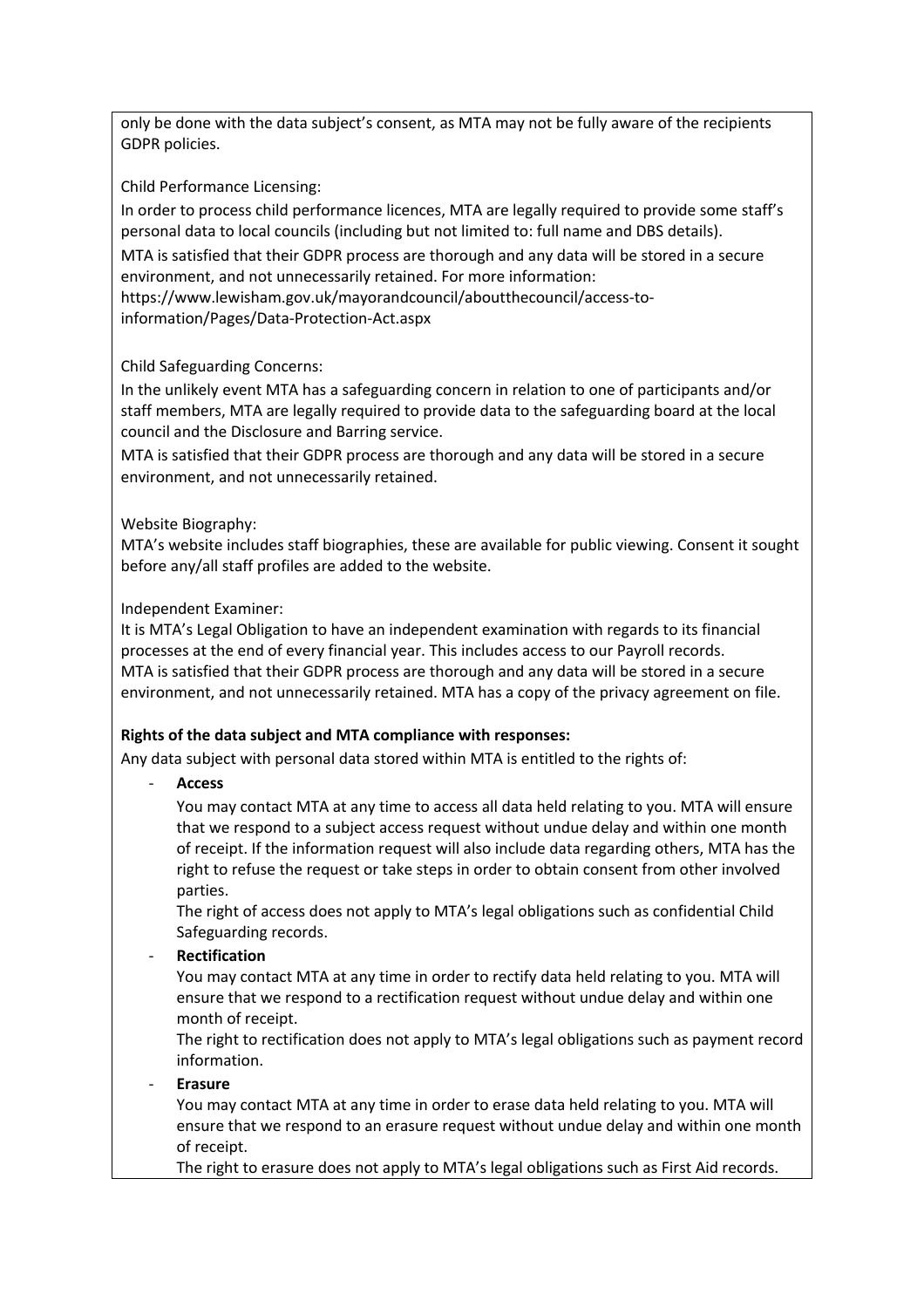| <b>Restrict Processing</b><br>You may contact MTA at any time in order to restrict the data we process relating to you.<br>MTA will ensure that we respond to a request to restrict processing without undue delay<br>and within one month of receipt.                                                                                                                       |
|------------------------------------------------------------------------------------------------------------------------------------------------------------------------------------------------------------------------------------------------------------------------------------------------------------------------------------------------------------------------------|
| However, due to our legitimate interest and legal obligations in most of the data<br>collected- we may not be able to restrict processing.                                                                                                                                                                                                                                   |
| <b>Data Portability</b>                                                                                                                                                                                                                                                                                                                                                      |
| You may contact MTA at any time in order to obtain the data we process relating to you<br>and reuse it across different services. MTA will ensure that we respond to a request to<br>restrict processing without undue delay and within one month of receipt.<br>Please note, this does not apply to MTA's legal obligations.                                                |
| Objection                                                                                                                                                                                                                                                                                                                                                                    |
| You may contact MTA at any time in order to object to the processing of data relating to<br>you. MTA will ensure that we respond to a request to restrict processing without undue<br>delay and within one month of receipt.<br>However, due to our legitimate interest and legal obligations in most of the data<br>collected- we may not be able to accept your objection. |
| Rights related to automated decision making including profiling                                                                                                                                                                                                                                                                                                              |
| You may contact MTA at any time in order to object to profiling relating to you). MTA will<br>ensure that we respond to a request to restrict processing without undue delay and<br>within one month of receipt.                                                                                                                                                             |
| Please note, this does not apply to MTA's legal obligations.                                                                                                                                                                                                                                                                                                                 |
| MTA has a lawful reason for profiling; Legitimate Interests and consent.<br>None of MTA's decision making is automated. Profiling is only used in circumstances<br>where a staff member has a criminal conviction.                                                                                                                                                           |
| Any and all verbal requests are noted, and then contacted again either via phone or email to<br>verify the request. Verbal requests will be responded to in the time frames mentioned above.                                                                                                                                                                                 |
| <b>Funders</b>                                                                                                                                                                                                                                                                                                                                                               |

# **How MTA collect personal data:**

MTA funders supply their personal data when donating to the charity both online and in person.

#### **Why MTA collect personal data:**

MTA collect data regarding funders through GDPR Article 6(a) consent.

In some instances funders data is processed in order to process donations, including Gift Aid. Some funders information is processed to provide marketing when further fundraising drives are collected.

#### **What data we collect:**

Personal data is collected. No special category data is obtained.

**Funders Personal Data:**

- Name
- Address/Contact Details
- UK Tax Payer status
- Email Address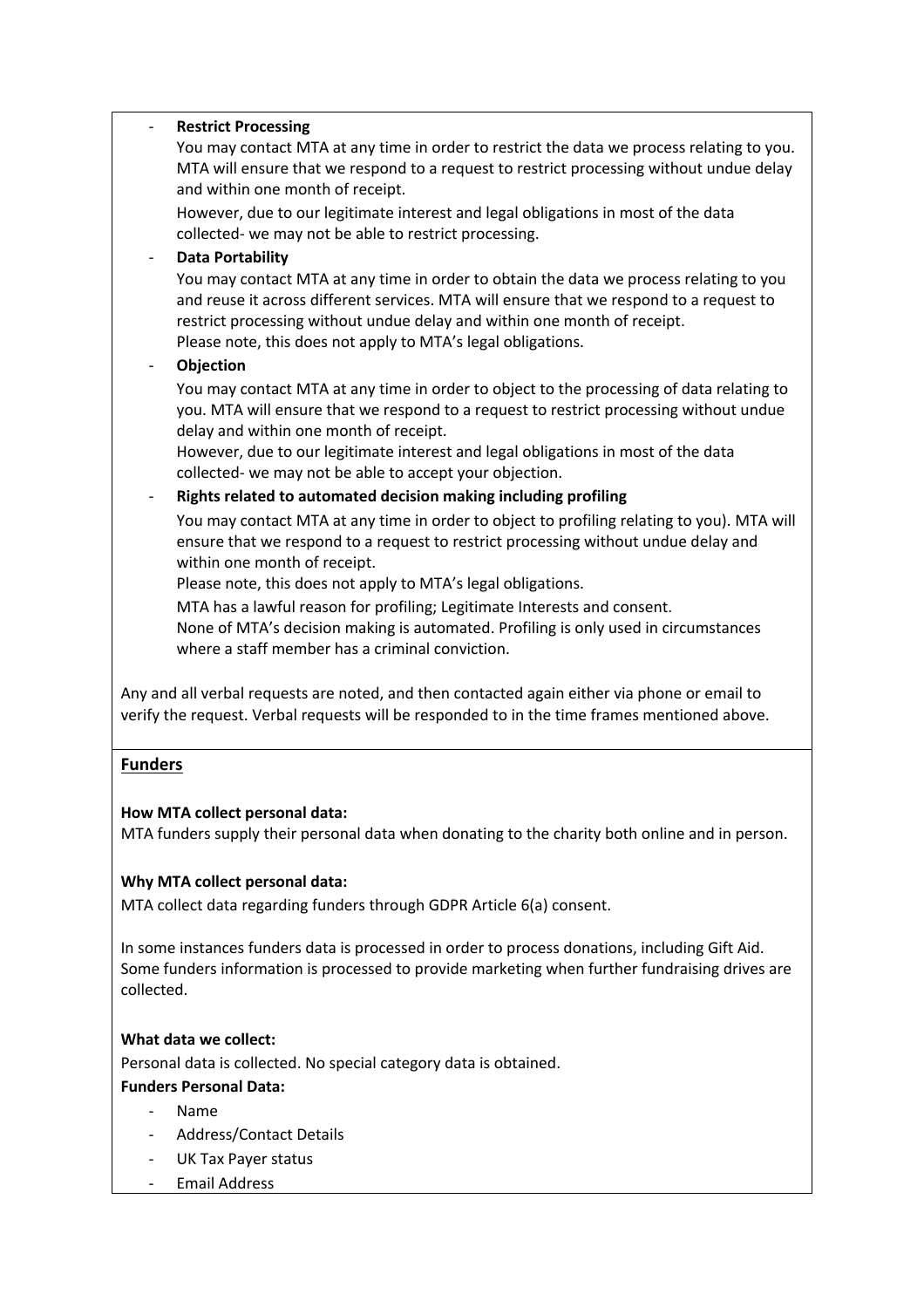#### **How data is sent internally:**

Any transfer of data regarding funders is conducted through encrypted emails and/or stored in our encrypted cloud-based server.

Any unsolicited information is received to an encrypted email server.

# **Storage/Retention of data:**

Funders personal details are stored in encrypted files both in office hardware and backed up to our encrypted cloud-based server.

Most funders' data is retained for 2 YEARS (post-donation).

Exceptions to our retention policy:

- Financial Information, including Gift Aid receipts, are retained for 6 years due to our legal obligations

# **Third Parties/Data Processors:**

MTA does not actively share data with third parties, however there are certain instances where sharing information is crucial to our business processes.

# MailChimp:

MTA uses a USA based company 'MailChimp' to provide newsletters and marketing via email. This is an optional process, which people consent to during the donation process. Data Subjects can opt-out and erase/rectify their record stored with MailChimp at any time.

MTA is satisfied that their GDPR regulations are thorough, and the information stored in MailChimp (email addresses) is secure. We have a processor contract in place, and copies are available upon request.

#### HMRC/Police:

In the instance we believe a donation to be part of a money laundering operation, MTA has a legal obligation to provide data to the aforementioned parties.

#### **Rights of the data subject and MTA compliance with responses:**

Any data subject with personal data stored within MTA is entitled to the rights of:

- **Access** 

You may contact MTA at any time to access all data held relating to you. MTA will ensure that we respond to a subject access request without undue delay and within one month of receipt. If the information request will also include data regarding others, MTA has the right to refuse the request or take steps in order to obtain consent from other involved parties.

The right of access does not apply to MTA's legal obligations such as financial records.

- **Rectification**

You may contact MTA at any time in order to rectify data held relating to you. MTA will ensure that we respond to a rectification request without undue delay and within one month of receipt.

The right to rectification does not apply to MTA's legal obligations such as payment record information.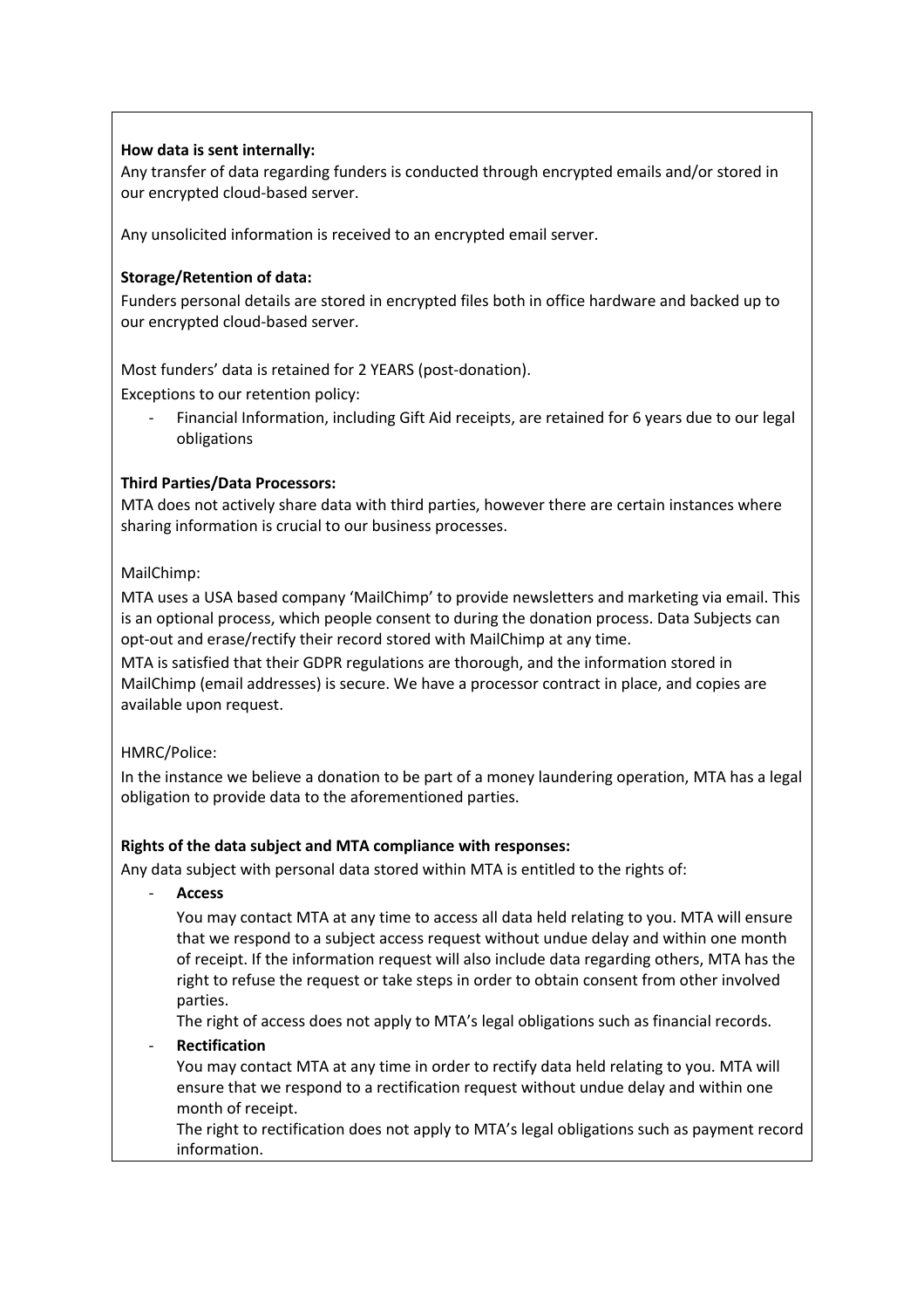| <b>Erasure</b><br>You may contact MTA at any time in order to erase data held relating to you. MTA will<br>ensure that we respond to an erasure request without undue delay and within one month<br>of receipt.<br>The right to erasure does not apply to MTA's legal obligations.<br><b>Restrict Processing</b><br>You may contact MTA at any time in order to restrict the data we process relating to you.<br>MTA will ensure that we respond to a request to restrict processing without undue delay<br>and within one month of receipt.<br>The right to restrict processing does not apply to MTA's legal obligations.                                                                                                                         |  |  |
|-----------------------------------------------------------------------------------------------------------------------------------------------------------------------------------------------------------------------------------------------------------------------------------------------------------------------------------------------------------------------------------------------------------------------------------------------------------------------------------------------------------------------------------------------------------------------------------------------------------------------------------------------------------------------------------------------------------------------------------------------------|--|--|
| <b>Data Portability</b><br>You may contact MTA at any time in order to obtain the data we process relating to you<br>and reuse it across different services. MTA will ensure that we respond to a request to<br>restrict processing without undue delay and within one month of receipt.<br>Please note, this does not apply to MTA's legal obligations.<br>Objection                                                                                                                                                                                                                                                                                                                                                                               |  |  |
| You may contact MTA at any time in order to object to the processing of data relating to<br>you. MTA will ensure that we respond to a request to restrict processing without undue<br>delay and within one month of receipt.<br>Please note, this does not apply to MTA's legal obligations.<br>Rights related to automated decision making including profiling<br>You may contact MTA at any time in order to object to profiling relating to you). MTA will<br>ensure that we respond to a request to restrict processing without undue delay and<br>within one month of receipt.<br>Please note, this does not apply to MTA's legal obligations.<br>Any and all verbal requests are noted, and then contacted again either via phone or email to |  |  |
| verify the request. Verbal requests will be responded to in the time frames mentioned above.                                                                                                                                                                                                                                                                                                                                                                                                                                                                                                                                                                                                                                                        |  |  |
| <b>Training and Data Protection in Practise</b>                                                                                                                                                                                                                                                                                                                                                                                                                                                                                                                                                                                                                                                                                                     |  |  |
| All members of staff (PAYE, Freelance and Voluntary) must agree to this Data Protection policy<br>prior to accepting a contract of employment.                                                                                                                                                                                                                                                                                                                                                                                                                                                                                                                                                                                                      |  |  |
| Training is supplied as part of management and supervision. It is also included in all induction and<br>training periods.                                                                                                                                                                                                                                                                                                                                                                                                                                                                                                                                                                                                                           |  |  |
| MTA is registered as a Data Controller with the Independent Commissioners Office (ICO). The<br>registered Data Protection Officer (DPO) is General Manager Emma Hobday<br>(gm@montagetheatre.com).                                                                                                                                                                                                                                                                                                                                                                                                                                                                                                                                                  |  |  |
| <b>Complaints and Data Breeches</b>                                                                                                                                                                                                                                                                                                                                                                                                                                                                                                                                                                                                                                                                                                                 |  |  |

### **Complaints:**

Complaints in regard to the handling of any personal data can be made directly to MTA's DPO: Emma Hobday, General Manager

Email: gm@montagetheatre.com

Telephone: 020 8692 7007